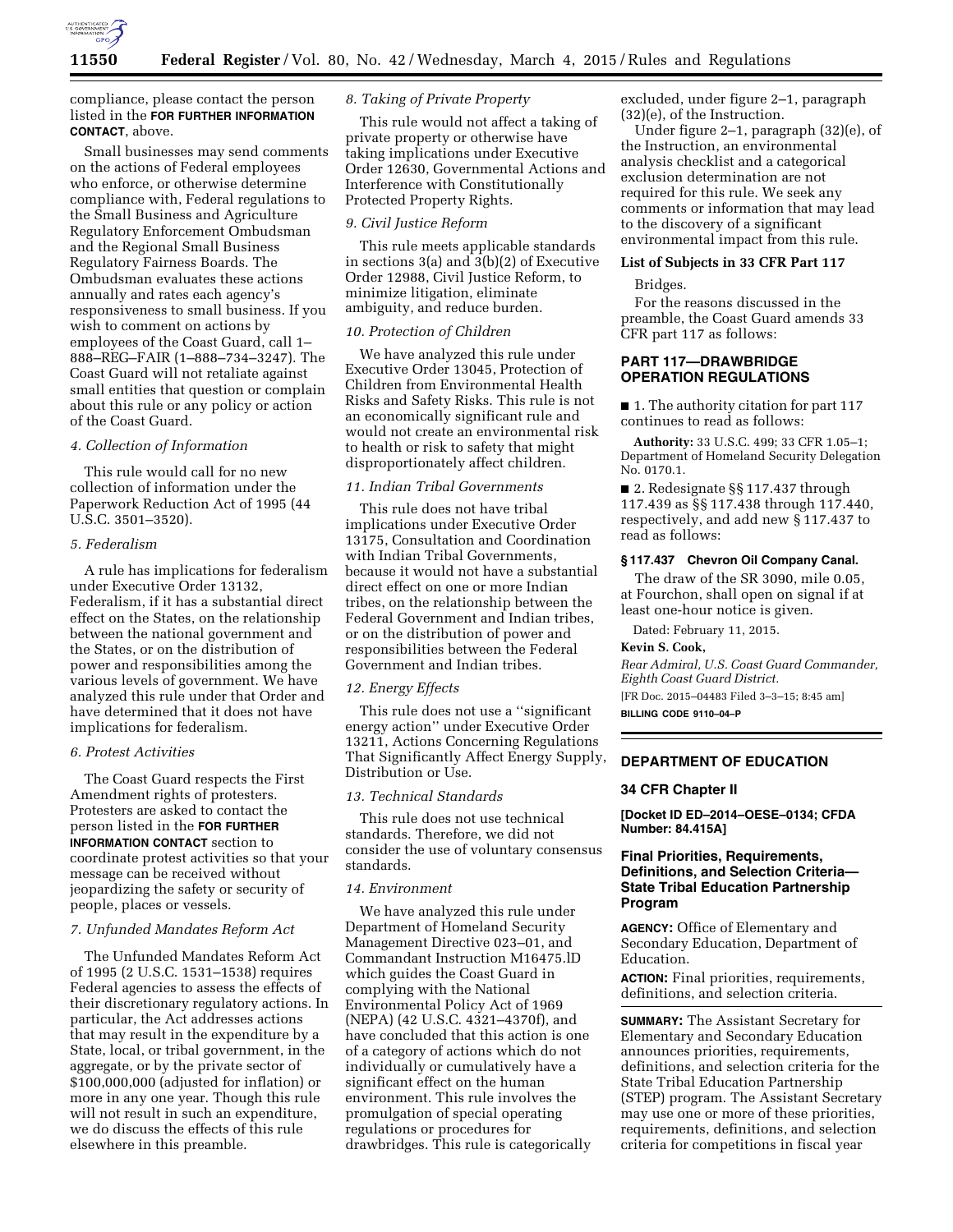(FY) 2015 and later years. We take this action to enable tribal educational agencies (TEAs) to administer formula grant programs under the Elementary and Secondary Education Act of 1965, as amended (ESEA), and to improve the partnership between TEAs and the State educational agencies (SEAs) and local educational agencies (LEAs) that educate students from the affected tribes.

**DATES:** Effective Date: These priorities, requirements, definitions, and selection criteria are effective April 3, 2015.

**FOR FURTHER INFORMATION CONTACT:**  Shahla Ortega, U.S. Department of Education, 400 Maryland Avenue SW., Room 3W223, Washington, DC 20202– 6450. Telephone: (202) 453–5602 or by email: *[shahla.ortega@ed.gov.](mailto:shahla.ortega@ed.gov)* 

If you use a telecommunications device for the deaf (TDD) or a text telephone (TTY), call the Federal Relay Service (FRS), toll free, at 1–800–877– 8339.

#### **SUPPLEMENTARY INFORMATION:**

*Purposes of Program:* The purposes of the STEP program are to: (1) Promote increased collaboration between TEAs and the SEAs and LEAs that serve students from affected tribes; and (2) build the capacity of TEAs to conduct certain administrative functions under certain ESEA formula grant programs for eligible schools, as determined by the TEA, SEA, and LEA.

**Program Authority:** 20 U.S.C. 7451(a)(4).

We published a notice of proposed priorities, requirements, definitions, and selection criteria (NPP) for this program in the **Federal Register** on October 31, 2014 (79 FR 64716). That notice contained background information and our reasons for proposing the particular priorities, requirements, definitions, and selection criteria. This notice of final priorities, requirements, definitions, and selection criteria contains several significant changes from the NPP. We fully explain these changes in the *Analysis of Comments and Changes*  section below.

*Public Comment:* In response to our invitation in the NPP, five parties submitted comments on the proposed priorities, requirements, definitions, and selection criteria.

We group major issues according to subject. Generally we do not address technical and other minor changes.

*Analysis of Comments and Changes:*  An analysis of the comments and of any changes in the priorities, requirements, definitions, and selection criteria since publication of the NPP follows.

## **General**

*Comment:* One commenter stated that the STEP program was a good idea. Several commenters supported specific provisions in the NPP, including the requirement for projects to include at least one public school, the provision permitting the inclusion of offreservation schools, the provision requiring the preliminary and final agreements to be signed by the TEA, SEA, and LEA, and the program-specific selection criteria.

*Discussion:* We appreciate the support for the STEP program and for the specific provisions in the NPP.

*Changes:* None.

*Comment:* Three commenters suggested that the Department expand the STEP program to allow TEAs and tribes to: coordinate all education programs; provide support services and technical assistance to schools serving tribal children; provide tribal ''wrap around'' services in schools located on or near reservations and service areas; perform child find duties; and develop or update tribal education codes.

*Discussion:* We agree that social services and other support services are very important, and that coordination and cooperation between the tribe and LEA regarding such services, including ''wrap around'' services, can lead to positive outcomes for students. We also agree that it would be appropriate for a STEP project to include cooperation between the TEA and the LEA or its schools in coordinating such services, assuming the STEP funds are not used for direct services or to supplant other funding sources. For example, a TEA that currently operates a preschool program could include provisions in the preliminary and final agreements regarding the transition of children to public school kindergarten, including required meetings between the relevant school district staff and tribal preschool staff, even if not directly tied to one of the ESEA formula grant programs. Therefore, we are revising the preliminary agreement requirements to include other activities as agreed by the parties. We are also revising the first purpose under the Purposes of Program section to broaden the scope of STEP.

Many tribes operate schools funded by the Bureau of Indian Education (BIE), or have BIE-operated schools on their reservation. While it would not be consistent with the purposes of STEP for a grantee to use STEP funds for direct services at those schools, STEP funds could be used to coordinate services provided by BIE schools and public schools. In such event, the parties would include specific

provisions for such coordination in the preliminary and final agreements.

With respect to the suggestion to expand the STEP program for child find purposes, it would be duplicative and not an appropriate use of STEP funds to conduct child find for children with disabilities because there are other sources of funding, such as funds under Parts B and C of the Individuals with Disabilities Education Act (IDEA), that are specifically provided for that purpose. Under Parts B and C of the IDEA, the Department provides funds to tribal entities through the BIE, which may be used for child find purposes to identify infants, toddlers, and children with disabilities ages birth through five. Additionally, under the IDEA, the BIE is responsible for identifying, locating, and evaluating children with disabilities on reservations ages five through 21 enrolled in BIE-funded elementary and secondary schools. For infants and toddlers residing on reservations, the State lead agency is responsible under IDEA Part C for ensuring that children with disabilities ages birth through three residing in the State are identified, located, and evaluated. With respect to all other children ages three through 21 on reservations, the SEA is responsible for ensuring that all children with disabilities residing in the State are identified, located, and evaluated. However, increased collaboration between the TEA, SEA, and LEA, which is a likely outcome of a STEP project, can lead to improved communications regarding all services, including the early identification, location, and evaluation of children with disabilities.

With regard to developing tribal education codes, we understand that such codes are important. Moreover, developing a tribal education code may be helpful in implementing a STEP project, and TEAs may wish to pursue this activity. However, we have chosen not to focus on updating and developing education codes because of the limited resources available for STEP and because we wanted to focus attention on the broader purpose of STEP grants: Fostering collaboration with SEAs and LEAs.

We recognize that several of the commenters' suggested changes reflect provisions that are in section 7135 of the ESEA (''Grants to Tribes for Education Administrative Planning and Development''). The STEP program is funded under the general national activities authority in section 7131 of the ESEA, and is different from the program in section 7135. Thus, we are not required to include the activities that are in that program, and decline to do so for the reasons explained above.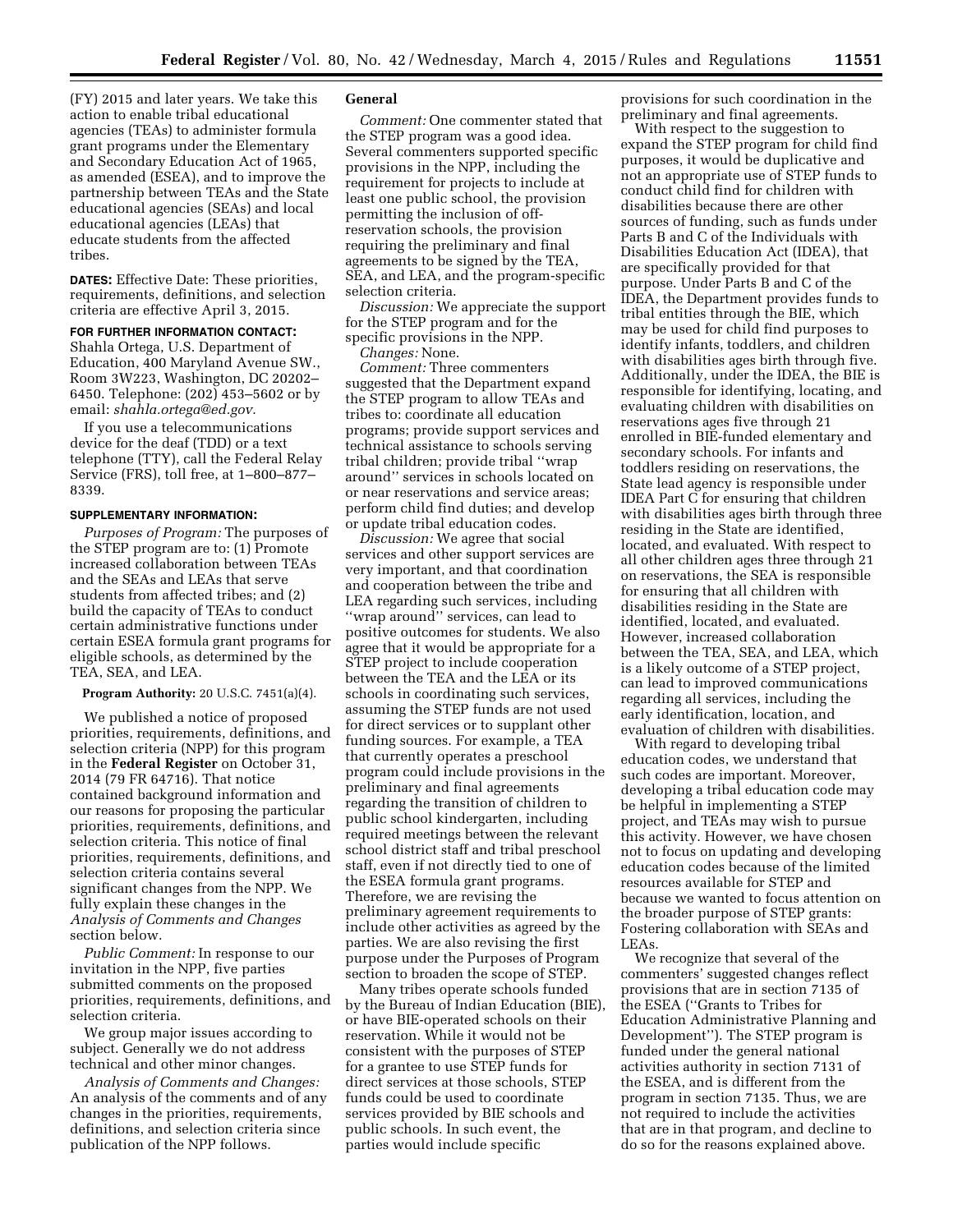*Changes:* We have revised the requirements of the preliminary agreement by adding paragraph (a)(2) to require an explanation of how the parties will cooperate to administer any other educational programs or services upon which the parties have agreed. We have also revised the first purpose in the ''Purposes of Program'' section of this notice to correspond with the broader cooperative goal, by deleting the phrase ''in the administration of certain ESEA formula grant programs.''

*Comment:* One commenter suggested that tribes or TEAs should have the ability to apply directly for ESEA formula funding under the STEP program and assume the appropriate authority. Another commenter stated that when SEAs and LEAs manage ''pass-through'' dollars, those agencies retain money rather than spending all of the funds on students. The commenter requested that TEAs receive the funds and manage the programs.

*Discussion:* We cannot change the underlying statutory requirements of the ESEA State-administered formula grant programs through this regulatory action, including the provisions requiring that we grant the funds to SEAs, which then distribute them to LEAs, or the provisions permitting a certain portion of funds to be used for SEA-level and LEA-level administration of the programs. The STEP program does not provide funds for direct services. The purpose of the STEP program is to increase collaboration between TEAs, SEAs, and LEAs, and to increase the capacity of the TEA so that the TEA can assume LEA-type or SEA-type functions, within the existing statutory framework.

*Changes:* None.

#### *Priorities*

*Comment:* Although one commenter expressed support for the two priorities—one for established TEAs and one for TEAs with limited prior experience—two other commenters suggested that we modify the respective scopes of the two priorities by changing the definition of ''established TEA.'' Because the effect of the priorities largely turns on the definition of "established TEA," we discuss those comments here.

These commenters stated that the proposed definition of ''established TEA'' is too broad and would include many very small TEAs that would meet the proposed definition but would be at a competitive disadvantage compared to larger TEAs. One of these commenters recommended that we narrow the definition of ''established TEA'' by including only those TEAs that have a

specified number of staff members, an agreement with the SEA or LEA, and an existing tribal education code. The other commenter requested that we limit established TEAs to those TEAs with sufficient staff capacity, as determined by the tribe, as well as an agreement with the SEA or LEA and an existing tribal education code. These two commenters also did not support the proposed criteria that an established TEA have administered an education program or grant program, suggesting that these factors do not demonstrate that a TEA is, in fact, established. Another commenter requested that we provide TEAs with limited prior experience more technical assistance in preparing and implementing the grant.

*Discussion:* We created two priorities to minimize any competitive disadvantage that newly created TEAs and TEAs with relatively little experience operating education programs may have compared to current STEP grantees or TEAs that have existing relationships with their SEAs or LEAs. We agree that a modified definition of ''established TEA'' will better meet the objectives of the STEP program. Accordingly, we are revising the final definition of ''established TEA'' to specify some criteria that will be part of the definition of ''established TEA,'' as well as optional criteria that we may choose from and announce in the notice inviting applications. This flexibility will permit the Department to learn from each competition and apply its learning to subsequent competitions to better tailor the priorities to the program objectives.

Based on experience with the current STEP grants, we agree that a prior relationship with an SEA or LEA is a strong predictor of success, and should always be one of the criteria for classification as an established TEA. However, we do not agree that the other criteria that the commenters suggested should always be used to define an ''established TEA.'' First, we believe that we should reserve flexibility regarding the tribal education code criterion because there are so few tribes that have developed a tribal education code at this time. Second, we do not agree that size of staff should be a factor, due to the large variations in size among tribes and their memberships. Finally, we do not agree that we should add a tribally defined criterion of capacity, as that could allow TEAs to determine whether they are established, without regard to objective criteria applied to all TEAs.

We believe that experience administering Federal grants and education programs, such as a tribal

preschool program, provides a strong foundation for tribal capacity and should be retained as optional criteria. Thus, we are revising the definition of ''established TEA'' accordingly.

With respect to the comment requesting technical assistance, we plan to provide technical assistance for the STEP competition.

*Changes:* We have revised the definition of ''established TEA'' to mean a TEA that has previously received a STEP grant, or a TEA that has a preexisting relationship with an SEA or LEA as evidenced by a written agreement between the TEA and SEA or LEA, and meets one or more of the following criteria (to be determined annually): Has an existing tribal education code, has administered at least one education program within the past five years, or has administered at least one Federal, State, local, or private grant within the past five years.

*Comment:* None.

*Discussion:* In further reviewing proposed priority 2, we have decided that it is unnecessary to state in the priority that a TEA with limited experience includes a TEA that has not received a previous STEP grant. This is already part of the definition of the term ''TEA with limited experience.''

*Changes:* We have revised priority 2 by deleting the language ''a TEA that has not received a previous STEP grant.''

### *Requirements*

*Comment:* One commenter asked the Department to clarify the functions to be performed by the TEA. The commenter noted that, under the *ESEA Formula Grant Programs* section of the proposed requirements, STEP projects must include at least one SEA-administered ESEA formula grant program, while paragraph (b) of that section provides TEAs with flexibility to perform SEA- or LEA-type functions under the chosen ESEA program.

*Discussion:* Generally, applicants can choose between SEA-type and LEA-type functions. We included the requirement that at least one SEA-administered program (*e.g.,* title I, title II, School Improvement Grants, etc.) be included in a project because we have expanded the scope of STEP to permit the incorporation of the ESEA title VII formula grants. Title VII formula grants are direct grants to LEAs; SEAs are not involved at all with these grants. If a project only included title VII grants, there would be no State role. Therefore, if a TEA and LEA choose to include a title VII program in the STEP project, the project must also include a Stateadministered ESEA formula grant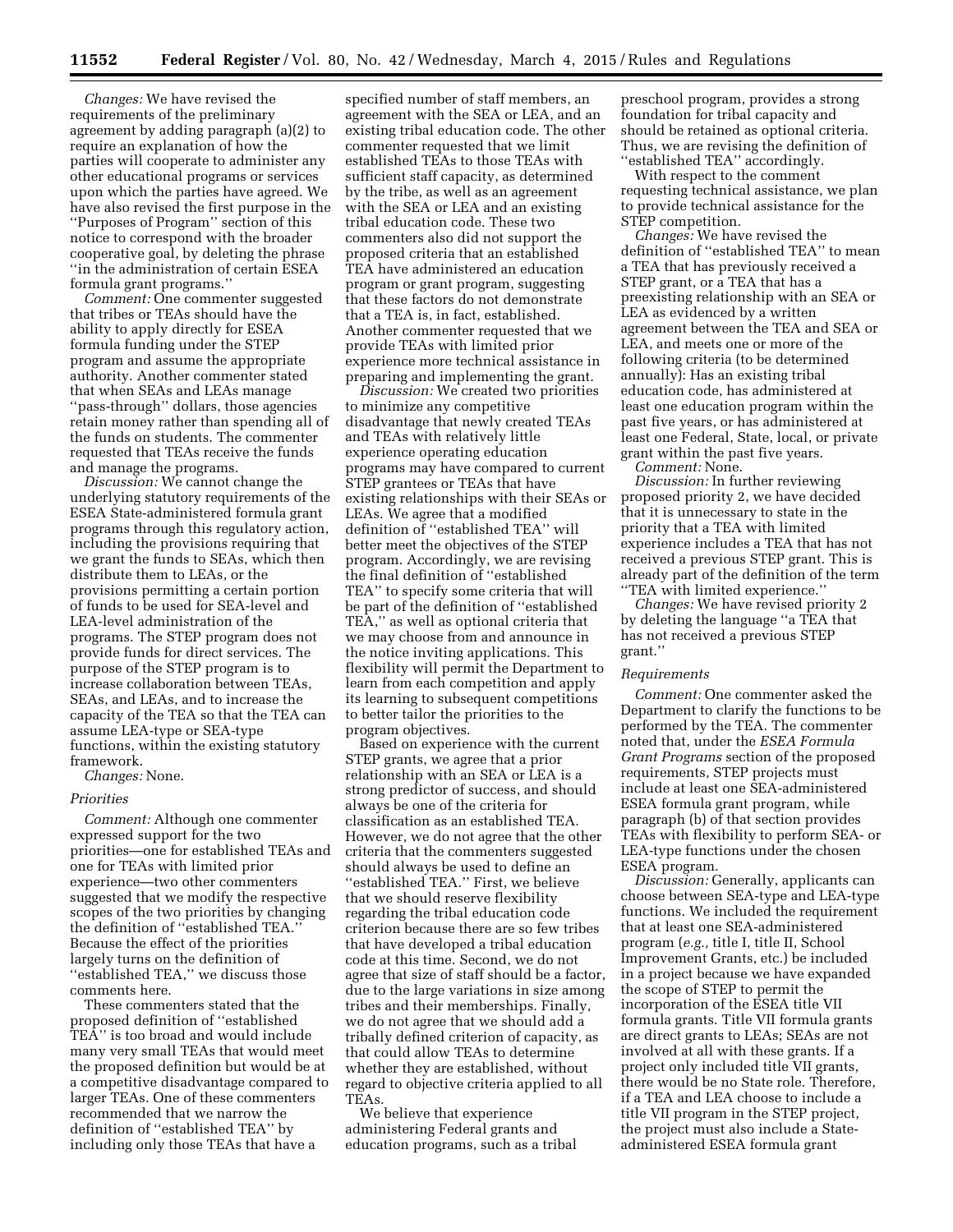program. However, for that Stateadministered program, the TEA can still choose LEA-type or SEA-type functions.

*Changes:* We have added a note following the definition of ''ESEA formula grant program'' stating that if applicants choose to include a title VII program in their STEP project, they must also include at least one Stateadministered program, but that applicants can still choose whether to perform SEA- or LEA-type functions for those State-administered programs.

*Comment:* Two commenters supported our inclusion of title VII in the types of formula grant programs that can be part of STEP projects. One commenter stated that both TEAs and LEAs are eligible for title VII formula grants, and the STEP grant would allow these two entities to make a local decision regarding the title VII grant administration. Another commenter suggested that the title VII grant program should be amended to include TEA administrative functions to ensure that tribal students are served properly.

*Discussion:* We agree that including title VII grants in STEP projects provides greater flexibility for TEAs. However, tribes are not eligible for title VII formula grants in the same way as LEAs; under the statute, tribes are eligible to apply for the formula grants only if they apply in lieu of the LEA in accordance with the requirements in section 7112 of the ESEA. Tribes and their TEAs cannot compete with LEAs for a title VII grant. The STEP program does not change the title VII formula program or its statutory requirements in any way. We cannot amend the statute through this regulatory process. However, we agree that inclusion of the title VII formula grant in a STEP project would facilitate a local discussion regarding the appropriate use of the title VII funds to improve outcomes for American Indian and Alaska Native (AI/ AN) youth, regardless of which entity tribe, TEA, or LEA—is the title VII grantee.

*Changes:* None.

*Comment:* One commenter supported the proposed preliminary agreement requirements related to data sharing. However, in this context, two commenters argued that it is difficult for TEAs to access education records, and that this hampers tribes' ability to provide support services and to make data-based decisions. These commenters suggested that the Department seek amendments to the Family Educational Rights and Privacy Act (FERPA) (Section 444 of the General Education Provisions Act (20 U.S.C. 1232g)) that would include TEAs among the educational agencies, authorities, and

officials to whom protected student records and information may be released without the prior written consent of parents or students. In addition, one commenter suggested that we designate TEAs as authorized representatives of the Secretary of Education, and make technical assistance available to assist TEAs in the protection of education records. Another commenter requested a streamlined process for STEP grantees to access student records.

*Discussion:* Although we appreciate the commenters' concerns, the provisions of FERPA are both statutory and regulatory and beyond the scope of this regulatory action. Further, we cannot designate an entity as an authorized representative of the Secretary of Education unless that entity performs an audit or evaluation function for which the Secretary is responsible (20 U.S.C. 1232g(b)(1)(C) and (b)(3) and 34 CFR 99.35(a)(1)). The Department cannot use this FERPA exception to consent in order to permit entities to obtain access to education records to conduct evaluations that SEAs or LEAs are responsible for conducting.

We understand from our work with the current STEP grantees that access to student data is important to tribes and their TEAs, as well as to the success of STEP projects. We also understand that many entities misunderstand FERPA requirements. We have provided technical assistance to the current STEP grantees, through webinars and individual assistance from our Family Policy Compliance Office, and will continue to do so for future STEP grantees. We believe that involvement by all parties—TEA, SEA, and LEA—in such technical assistance opportunities will lead to mutually satisfactory outcomes. We also agree that stronger provisions regarding data sharing in the STEP agreements between the TEA, SEA, and LEA would be helpful. Accordingly, we are revising the preliminary agreement requirements in paragraph (f)(1) to require the parties to acknowledge the importance of student data to the project's success. In addition, in paragraph (f)(1), we are specifying that, if the project design requires data sharing, the progress of the parties towards mutual data access may be a factor in determining whether a project is making substantial progress towards meeting its objectives, for purposes of continuation awards.

In response to the commenters' concerns, we note that one option under which TEAs may access student education records without written consent is for the SEA or LEA to designate the TEA as an authorized

representative for purposes of evaluating one or more ESEA formula grant programs that the SEA or LEA is responsible for evaluating. Because this designation requires the parties to enter a separate written agreement that complies with the FERPA regulations (see 34 CFR 99.35(a)(3)), it can take time to finalize. Therefore, such a designation would not have to be completed as part of the preliminary STEP agreement required as part of the grant application, but must be included in or attached to the final agreement. In paragraph (f)(2) we are requiring that parties make their best efforts to participate in training regarding FERPA and to include in or attach to the final agreement the terms relating to data sharing that are consistent with FERPA.

In paragraph (f) of the *Preliminary Agreement* requirement, we purposefully use the term data-sharing to emphasize that data sharing should be mutual, rather than one-directional, in order to account for all students. We note that many tribes operate BIEfunded schools, and AI/AN students transfer frequently between such schools and public schools. Accordingly, in any final agreement on terms relating to data sharing, a BIE school could agree to provide timely information to the TEA and the LEA concerning students who transfer to the public school or who drop out of the BIE school.

*Changes:* We have revised the language in paragraph (f) of the *Preliminary Agreement* requirement to require the parties to: acknowledge that access to student data is important for TEA capacity building; and commit to making best efforts to participate in trainings and technical assistance and reach agreement on data sharing that is consistent with FERPA if it is required by the project design. This replaces the language that was in proposed paragraph (h) of the *Preliminary Agreement* requirement.

*Comment:* One commenter raised concern about requiring TEAs to enter a partnership with local public schools and SEAs, because tribes have historically struggled with these agencies.

*Discussion:* We acknowledge the historical struggle between tribes, SEAs, and LEAs. One of the major purposes of the STEP program is to increase collaboration between TEAs, SEAs, and LEAs, and, thus, the Department believes it is important to include these entities in the partnership. The preliminary and final agreements must therefore be signed by these parties.

*Changes:* None. *Comment:* None.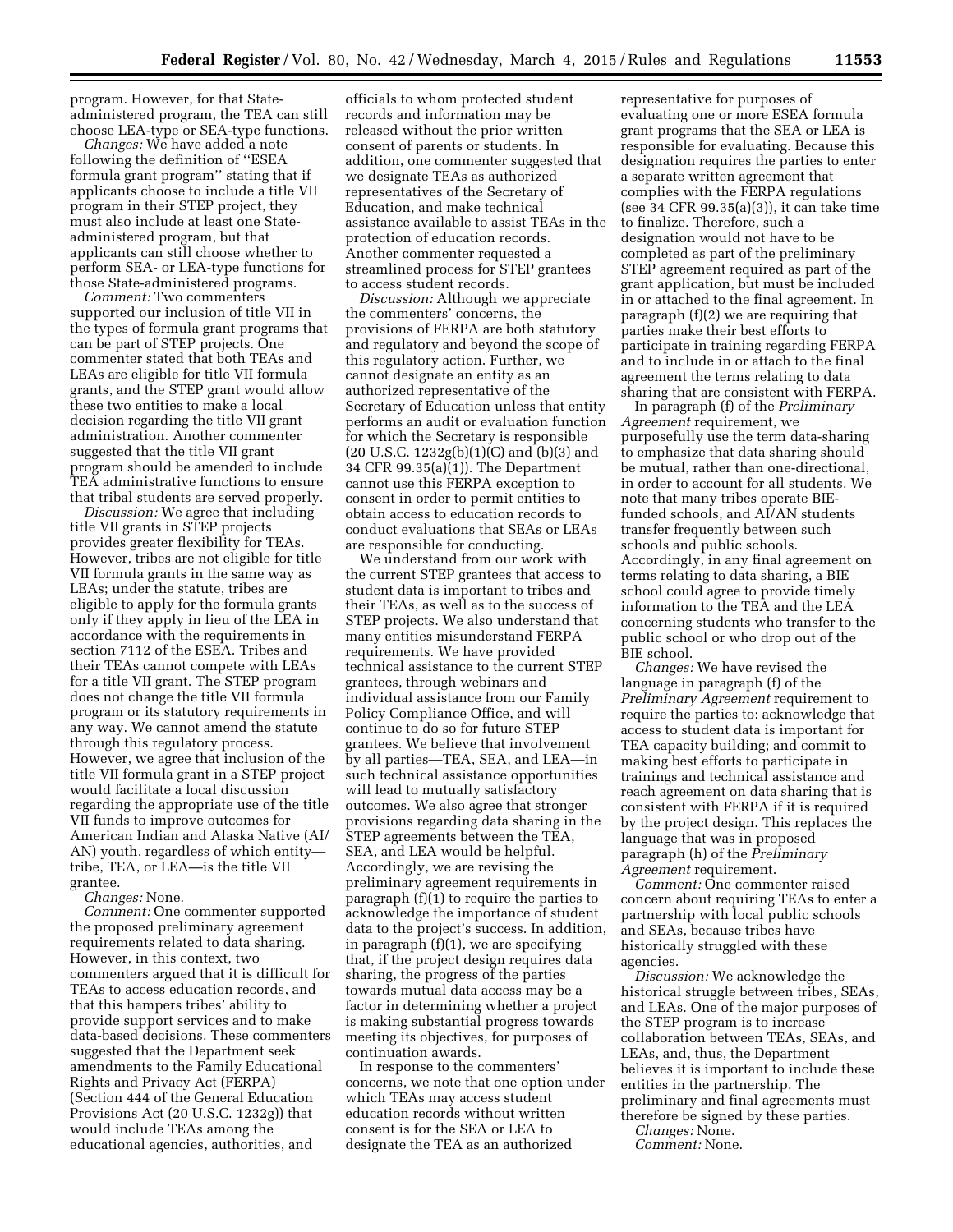*Discussion:* Because STEP grants are subject to the Indian hiring preference in section 7(b) of the Indian Self-Determination and Education Assistance Act (Pub. L. 93–638) to the extent that they benefit primarily members of federally recognized tribes, we are adding a reference to this provision under the *Requirements*  section.

*Changes:* We have added the statutory hiring preference requirements, entitled *ISDEAA Hiring Preference,* under the *Requirements section of this notice.* 

#### **Definitions**

*Comment:* Several commenters suggested changes to the definition of ''established TEA.'' Those comments and corresponding changes are discussed in the *Priorities* part of the *Analysis of Comments and Changes*  section of this document.

#### *Final Priorities*

Final Priority 1—Established TEAs

To meet this priority, a TEA must be an established TEA.

Final Priority 2—TEAs with Limited Prior Experience

To meet this priority, a TEA with limited prior experience is, for any STEP competition, a TEA that does not meet the definition of an ''established TEA.''

## *Types of Priorities*

When inviting applications for a competition using one or more priorities, we designate the type of each priority as absolute, competitive preference, or invitational through a notice in the **Federal Register**. The effect of each type of priority follows:

*Absolute priority:* Under an absolute priority, we consider only applications that meet the priority (34 CFR 75.105(c)(3)).

*Competitive preference priority:*  Under a competitive preference priority, we give competitive preference to an application by (1) awarding additional points, depending on the extent to which the application meets the priority (34 CFR 75.105(c)(2)(i)); or (2) selecting an application that meets the priority over an application of comparable merit that does not meet the priority (34 CFR 75.105(c)(2)(ii)).

*Invitational priority:* Under an invitational priority, we are particularly interested in applications that meet the priority. However, we do not give an application that meets the priority a preference over other applications (34 CFR 75.105(c)(1)).

# *Final Requirements*

The Assistant Secretary for Elementary and Secondary Education establishes the following requirements for this program. We may apply one or more of these requirements in any year in which this program is in effect.

# Eligible Applicant

(a) A TEA that is from an eligible Indian tribe and is authorized by its tribe to administer this program; or (b) A consortium of such TEAs.

Schools and ESEA Formula Grant

Programs Included in Project

(a) *Schools.* (1) Projects must include at least two eligible schools, at least one of which must be a public school.

(2) All schools included in the project must receive services or funds for the specific ESEA formula grant program(s) selected by the applicant.

(3) For projects that include one or more tribally controlled schools—

(i) The applicant TEA must include in its application evidence that it submitted a copy of the application to BIE; and

(ii) If the proposed project includes SEA-type functions with regard to the tribally controlled school, the TEA may be required by BIE to enter into an agreement with BIE, to be submitted to the Department at the same time as the final agreement.

(b) *ESEA Formula Grant Programs.*  Projects must include at least one ESEA formula grant program that is Stateadministered.

*Preliminary Agreement:* An applicant must submit with its application for funding a signed preliminary agreement among the TEA, SEA, and LEA. Letters of support from an SEA or LEA will not meet this requirement and will not be accepted as a substitute.

The preliminary agreement must include:

(a) An explanation of how the parties will work collaboratively to:

(1) Administer selected ESEA formula grant programs in eligible schools; and

(2) Cooperate on administering other educational programs or services as agreed to by the parties.

(b) The primary ESEA formula grant program(s) for which the TEA will assume SEA-type or LEA-type administrative functions;

(c) A description of the primary SEAtype or LEA-type administrative functions that the TEA will assume;

(d) The training and other activities that the SEA or LEA, as appropriate, will provide for the TEA to gain the knowledge and skills needed to administer ESEA formula programs;

(e) The assistance that the TEA will provide to the SEA or LEA, as appropriate, to facilitate the project, such as cultural competence training;

(f) A statement concerning student data that—

(1) Acknowledges that access by the TEA to data on students who are tribal members is important to building the capacity of the TEA, and, depending on the project design, may be one of the factors the Secretary considers in determining whether a grantee has made substantial progress in achieving the goals and objectives of the project for the purpose of making continuation awards; and

(2) Commits the parties to making their best efforts to:

(i) Participate in training and technical assistance, provided by or through the Department, on the requirements of section 444 of the General Education Provisions Act (commonly referred to as the Family Educational Rights and Privacy Act, or FERPA) and on the possible ways in which the TEA could be provided access to tribal student data consistent with FERPA; and

(ii) Reach agreement on and include as part of the Final Agreement to be submitted during year 1 of the grant, a provision on data sharing that is consistent with FERPA, if data sharing is required by the project design;

(g) The names of at least one LEA and two or more eligible schools, at least one of which must be a public school, that are expected to participate in the project;

(h) An explanation of how the STEP funds will be used to build on existing activities or add new activities rather than replace tribal or other funds; and

(i) Signatures of the authorized representatives of the TEA, SEA, participating LEA(s), and any BIEfunded tribally controlled school that is included in the project.

*Final Agreement:* Each grantee must submit to the Department a final agreement by the date, in year 1 of the grant, to be established by the Department in the notice inviting applications. The final agreement must contain:

(a) All of the elements from the preliminary agreement, in final form;

(b) A timetable for accomplishing each of the objectives and activities that the parties will undertake;

(c) Goals of the project and measureable objectives towards reaching the goals; and

(d) The actions that the parties will take to sustain the relationships and activities established in the agreement after the project ends.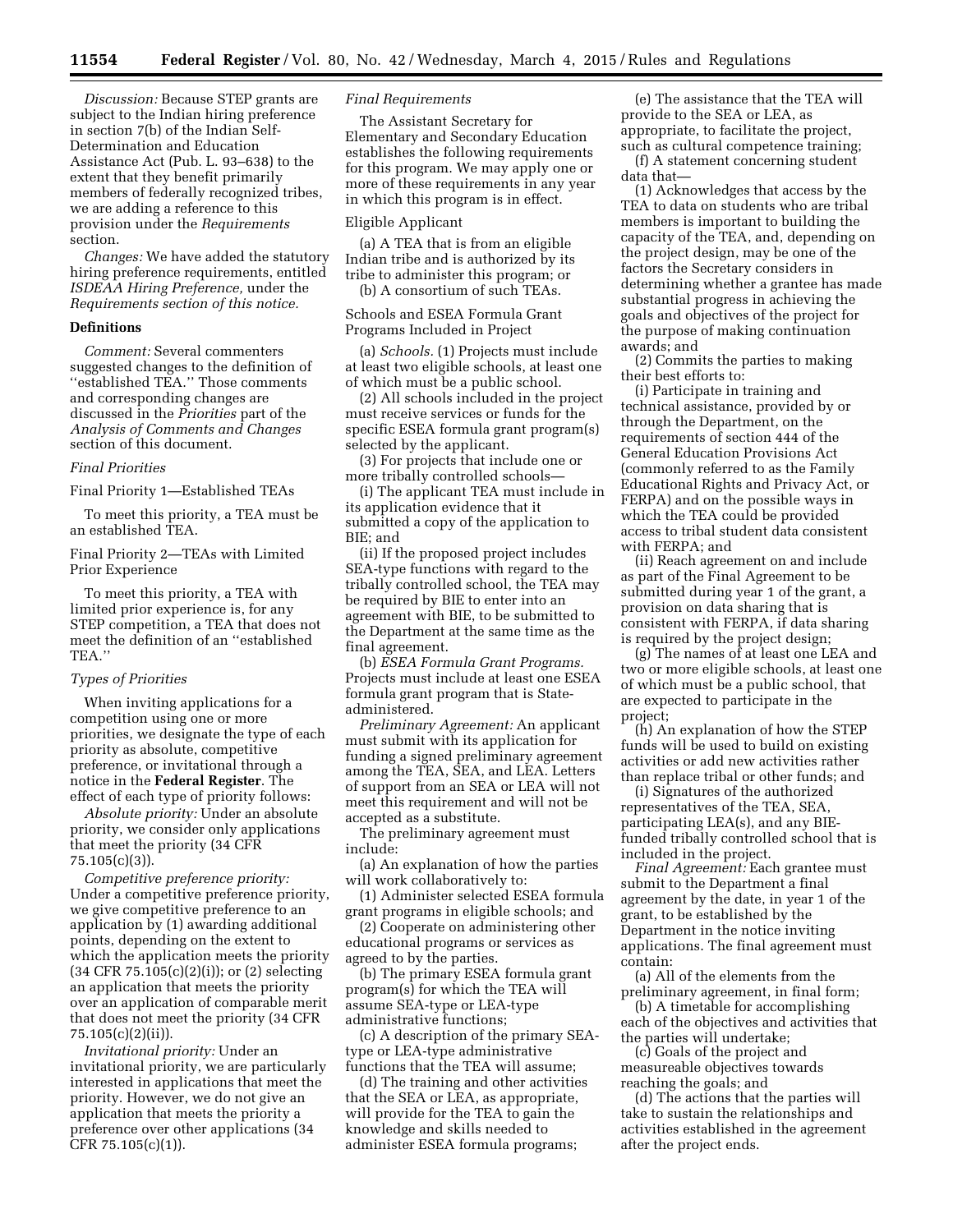#### ISDEAA Hiring Preference

(a) Awards that are primarily for the benefit of Indians are subject to the provisions of section 7(b) of the Indian Self-Determination and Education Assistance Act (P.L. 93–638). That section requires that, to the greatest extent feasible, a grantee—

(1) Give to Indians preferences and opportunities for training and employment in connection with the administration of the grant; and

(2) Give to Indian organizations and to Indian-owned economic enterprises, as defined in section 3 of the Indian Financing Act of 1974 (25 U.S.C. 1452(e)), preference in the award of contracts in connection with the administration of the grant.

(b) For purposes of this section, an Indian is a member of any federally recognized Indian tribe.

#### Final Definitions

The Assistant Secretary for Elementary and Secondary Education establishes the following definitions for this program. We may apply one or more of these definitions in any year in which this program is in effect.

*Cultural competency* means the use of culturally responsive education that takes into account a student's own cultural experiences, creates connections between home and school experiences, and uses the cultural knowledge, prior experiences, and learning styles of diverse students to make learning more appropriate and effective.

*Eligible Indian tribe* means a federally recognized or a State-recognized tribe.

*Eligible school* means a school that is included in the applicant's preliminary and final agreements, and that is:

(a) A public school, including a public charter school, or

(b) A BIE-funded tribally controlled school.

*Established TEA* means a TEA that: (a) Previously received a STEP grant, or

(b) Has an existing prior relationship with an SEA or LEA as evidenced by a prior written agreement between the TEA and SEA or LEA, and meets one or more of the following criteria, as specified by the Secretary in a notice inviting applications published in the **Federal Register:** 

(i) Has an existing tribal education code;

(ii) Has administered at least one education program (for example, a tribally operated preschool or afterschool program) within the past five years; or

(iii) Has administered at least one Federal, State, local, or private grant within the past five years.

**Note:** For each competition, the Secretary will publish in the **Federal Register** the minimum number of criteria from this list (such as two out of three), or the specific criteria from this list that an established TEA must meet.

*ESEA formula grant program* means one of the following programs authorized under the Elementary and Secondary Education Act of 1965, as amended (ESEA), for which SEAs or LEAs receive formula funding:

(a) Improving Academic Achievement of the Disadvantaged (title I, part A);

(b) School Improvement Grants (section 1003(g));

(c) Migrant Education (title I, part C); (d) Neglected and Delinquent State

Grants (title I, part D);

(e) Improving Teacher Quality State Grants (title II, part A);

(f) English Learner Education State Grants (title III, part A);

(g) 21st Century Community Learning Centers (title IV, part B); and

(h) Indian Education Formula Grants (title VII, part A).

**Note:** State-administered ESEA formula grant programs are the programs identified in paragraphs (a)-(g) of the definition of *ESEA formula grant program.* If an applicant chooses the Indian Education Formula Grants program (title VII, part A), which makes direct grants to LEAs, it must also choose at least one State-administered program listed in (a)-(g), as required by paragraph (b) of the *Schools and ESEA Formula Grant Programs Included in Project* requirement. Applicants can still choose SEA- or LEA-type functions for the State-administered ESEA formula grant.

*LEA-type function* means the type of activity that LEAs typically conduct, such as direct provision of educational services to students, grant implementation, school district curriculum development, staff professional development pursuant to State guidelines, and data submissions.

*SEA-type function* means the type of activity that SEAs typically conduct, such as overall education policy development, supervision and monitoring of school districts, provision of technical assistance to districts, statewide curriculum development, collecting and analyzing performance data, and evaluating programs.

*Tribal educational agency (TEA)*  means the agency, department, or instrumentality of an eligible Indian tribe that is primarily responsible for supporting tribal students' elementary and secondary education, which may include early learning.

# Final Selection Criteria

The Assistant Secretary for Elementary and Secondary Education establishes the following selection criteria for evaluating an application under this program. In any year in which this program is in effect, we may apply one or more of these criteria or sub-criteria, any of the selection criteria in 34 CFR 75.210, or any combination of these. In the notice inviting applications or the application package or both, we will announce the maximum possible points assigned to each criterion.

(a) *Need for project.* The Assistant Secretary considers the extent to which the goals and objectives in the preliminary agreement, including the TEA capacity-building activities, address identified educational needs of the Indian students to be served.

(b) *Quality of the project design.* The Assistant Secretary considers one or more of the following factors:

(1) The extent to which the proposed project would recognize and support tribal sovereignty.

(2) The extent to which the preliminary agreement defines goals, objectives, and outcomes of the proposed project that are likely to be achieved by the end of the project period.

(3) The extent to which the proposed project would build relationships and better communication among the TEA, SEA, and LEA, as well as families and communities, to the benefit of Indian students in the selected schools, including by enhancing the cultural competency of SEA and LEA staff.

(4) The extent to which the proposed project would enhance the capacity of the TEA to administer ESEA formula grants during the grant period and beyond.

(c) *Adequacy of resources.* The Assistant Secretary considers the extent to which:

(1) The TEA has established, prior to developing the preliminary agreement, a relationship with either the SEA or an LEA that will enhance the likelihood of the project's success; and

(2) The use of STEP grant funds supports the capacity-building activities that are needed to administer ESEA formula grants.

(d) *Quality of project personnel.* The Assistant Secretary considers the extent to which the proposed project director has experience in education and in administering Federal grants.

This notice does not preclude us from proposing additional priorities, requirements, definitions, or selection criteria, subject to meeting applicable rulemaking requirements.